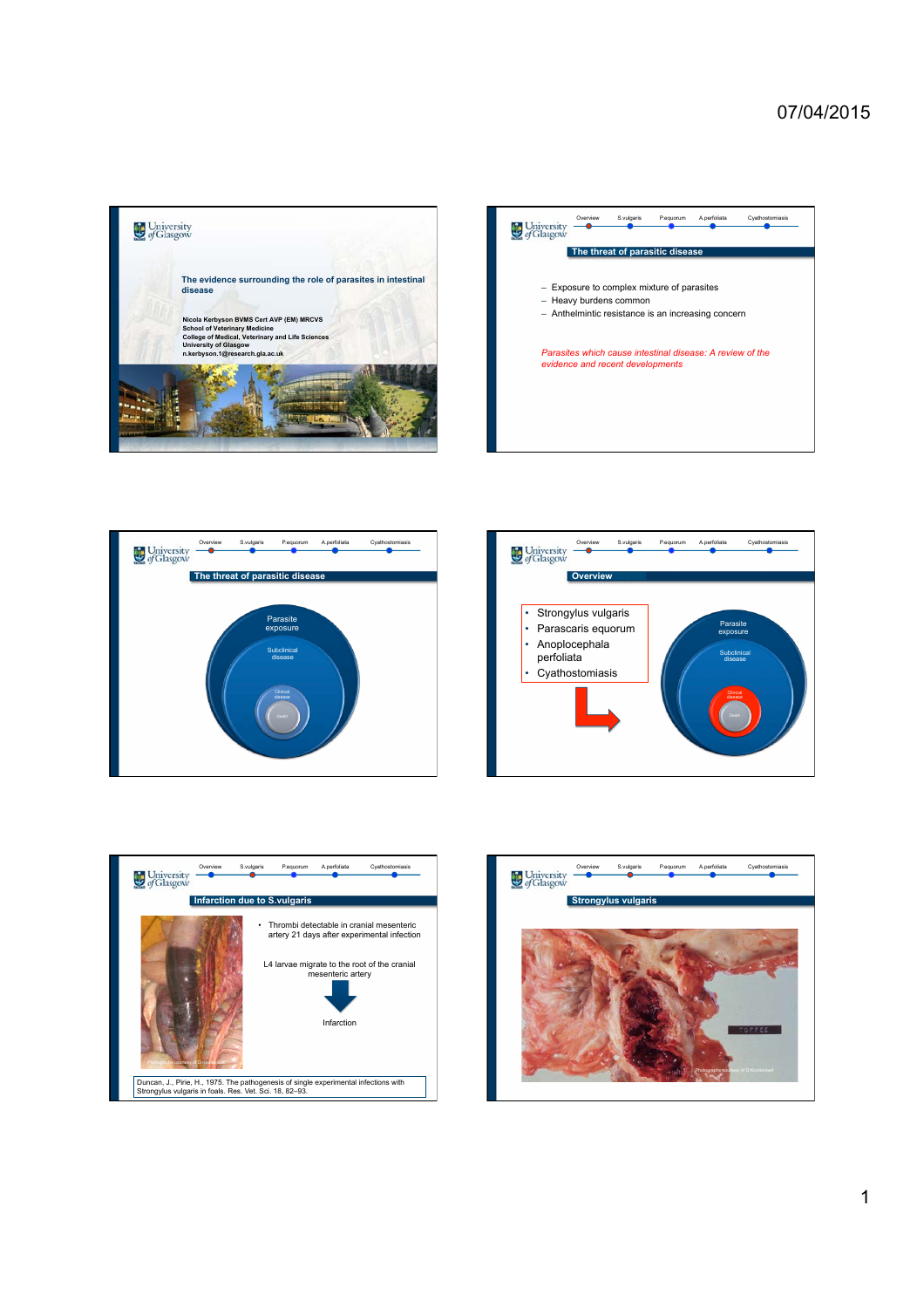







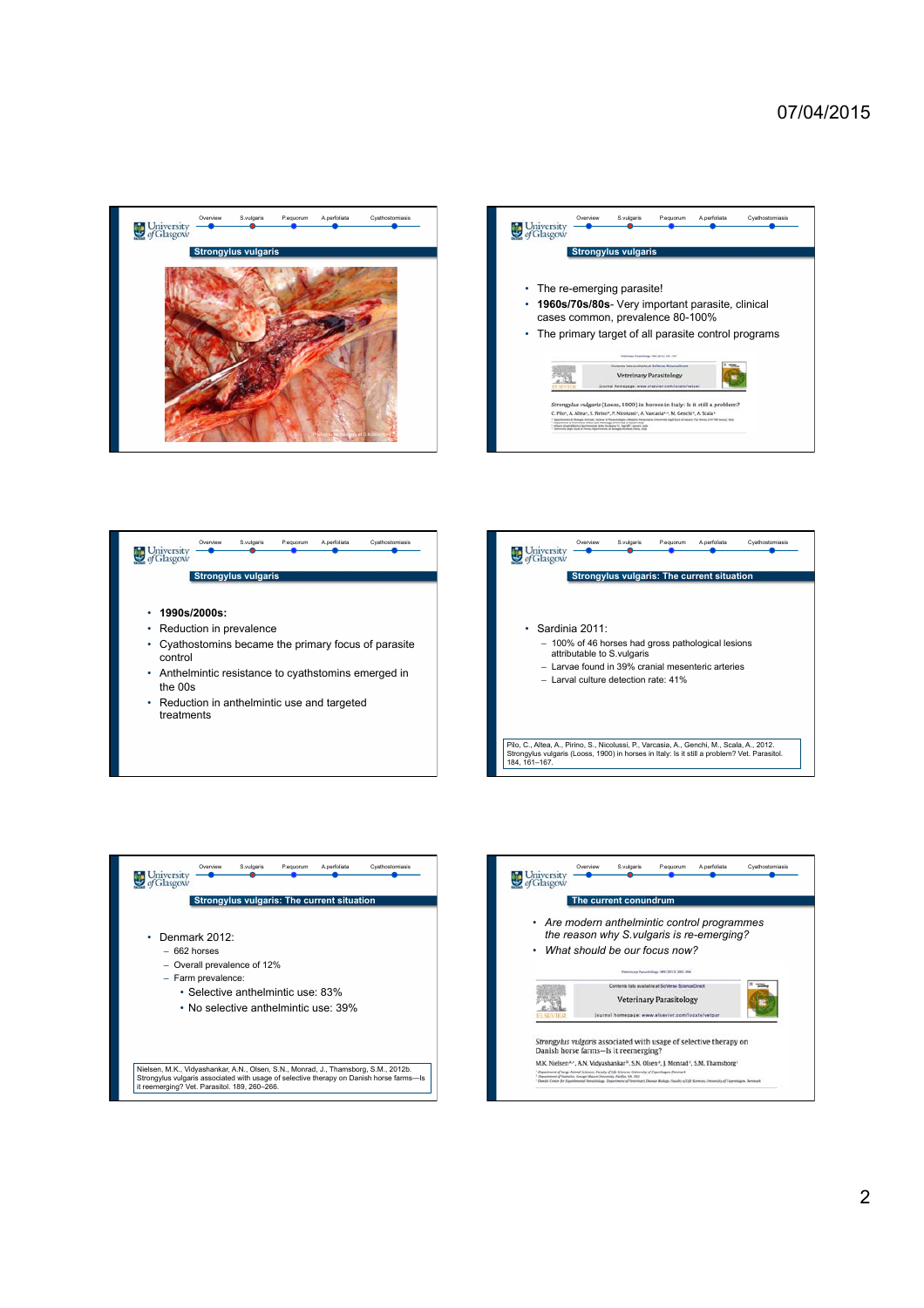









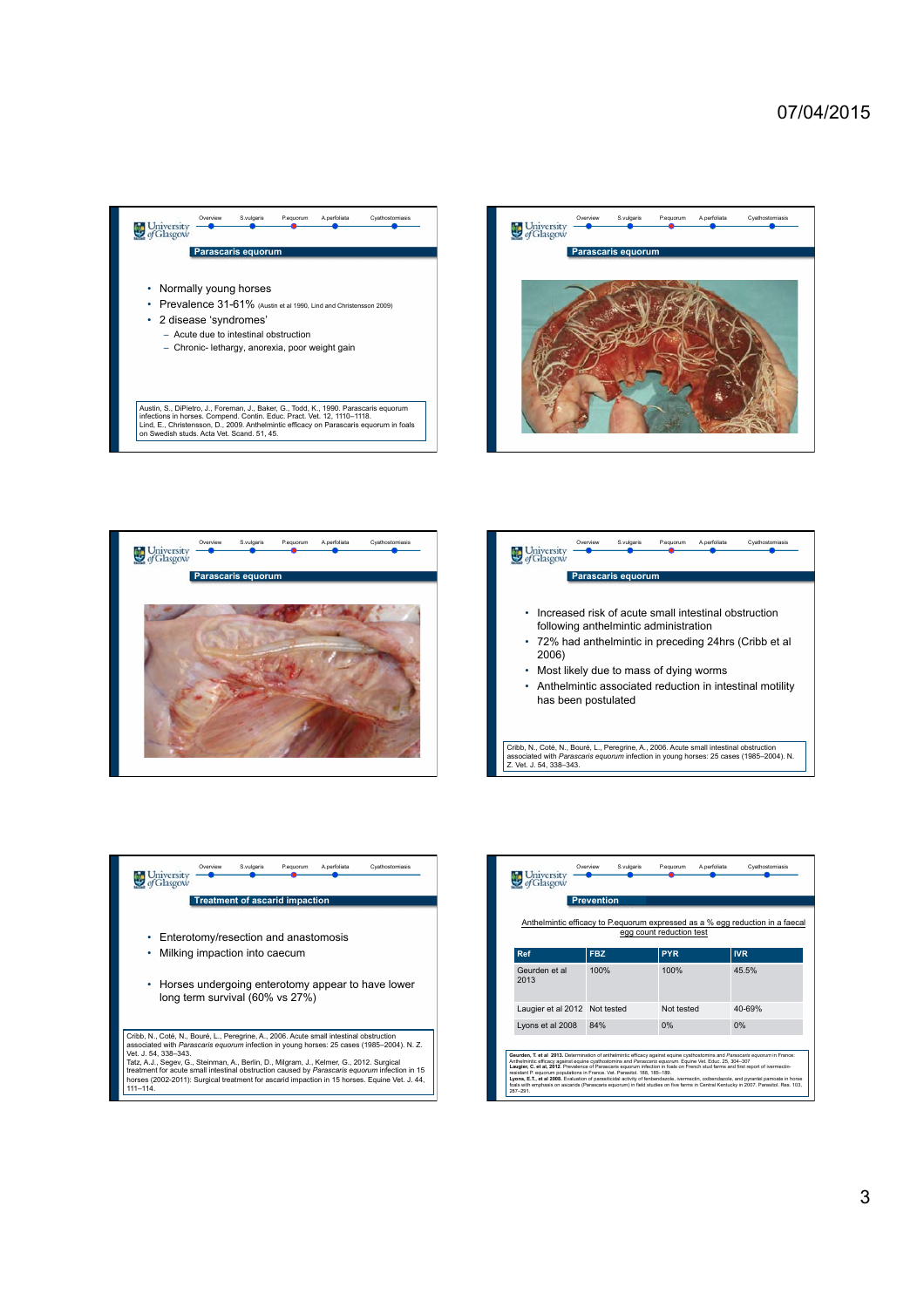## 07/04/2015











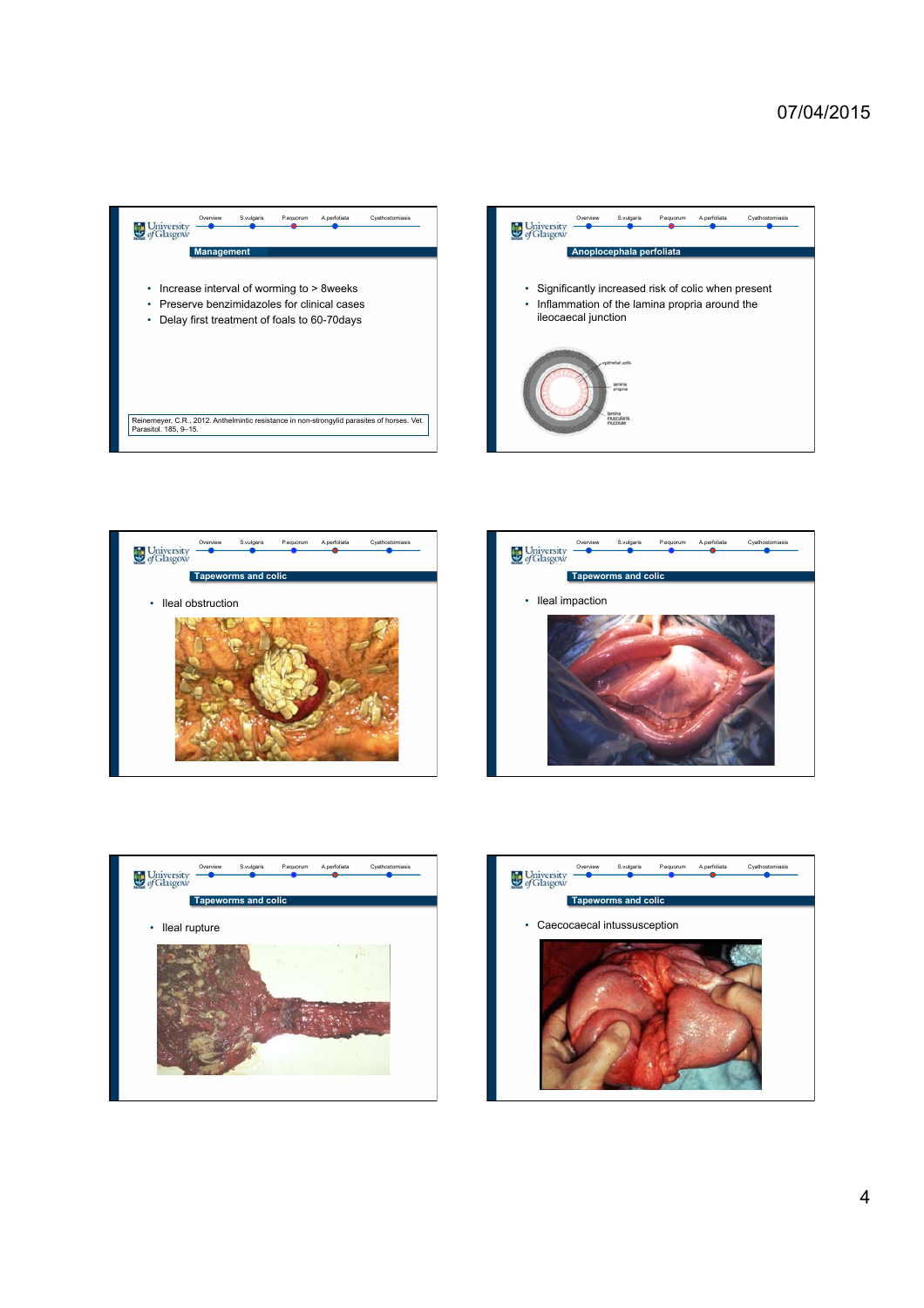